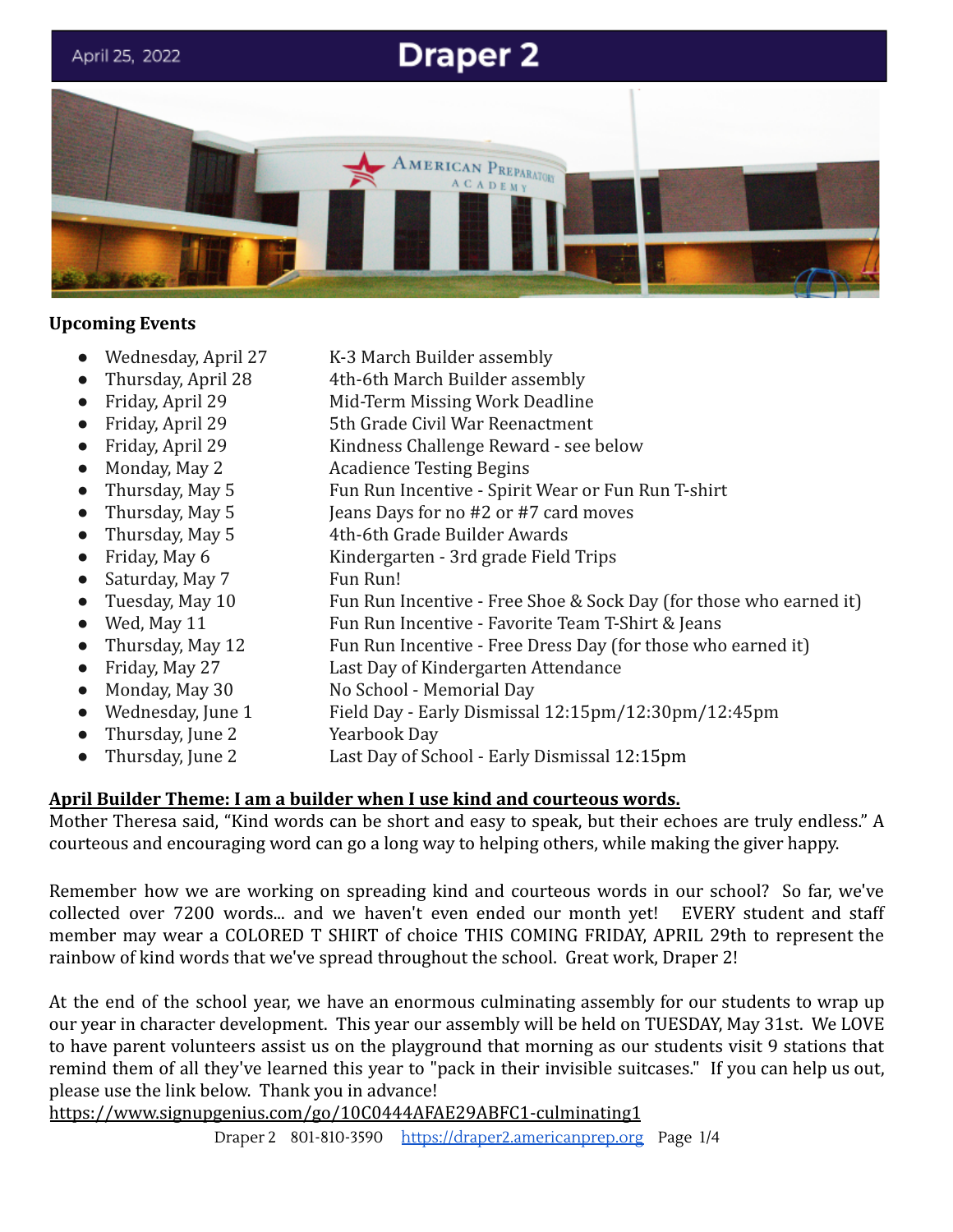# **Annual Survey - 44% of Families Completed**

We've received feedback that the survey may be going to junk mail. If you haven't received the survey, please check your junk mail.

A big SHOUT OUT to all of the families who have spent time completing the annual APA survey! We realize it is time consuming, however we truly appreciate the feedback from our families and look forward to reviewing the results each year. As a reminder, there are two parts to our survey that will come in 2(+) emails from our survey platform Qualtrics. We are extended the deadline for families to complete this important survey as currently we are missing feedback from 56% of you.

The general survey only needs to be completed **ONCE per family, per campus**. The teacher survey needs to be completed **ONCE per student** so that we have feedback on each of your student's teachers. You will receive one email for the general survey for each campus you have students attending at. You will then receive the teacher survey for your student(s) at American Prep. **It's important to click the link in each email as the link is unique to your family and student.** Survey input and comments are anonymous, however, we will be tracking which families have submitted both surveys successfully.

We are looking for **100% participation** and are requesting your feedback.

## **Shorts Term 5**

Khaki uniform style shorts, *to the knee (when standing),* may be worn by students for term 5. Let's keep our students cool for the time we have left in school.

#### **Curriculum Specialist Needed**

American Preparatory Academy is seeking a part-time curriculum specialist to help create an environment where students can be successful. We have a wonderful culture at our schools where teachers work collaboratively to help students achieve their full potential. If you want a career where you can work in a positive, supportive, collaborative environment to help students learn, please send us your resume.

#### ROLES AND RESPONSIBILITIES

The ideal Curriculum Specialist will possess the following skills:

- Be able to demonstrate organizational skills
- Ensure students and staff have the curriculum they need for success in the classroom
- Create an environment of order
- Keep textbooks in good repair
- Demonstrate attention to detail
- Have a positive attitude
- Work quickly, efficiently and accurately
- Keep detailed records
- Must be able to read, write and speak English fluently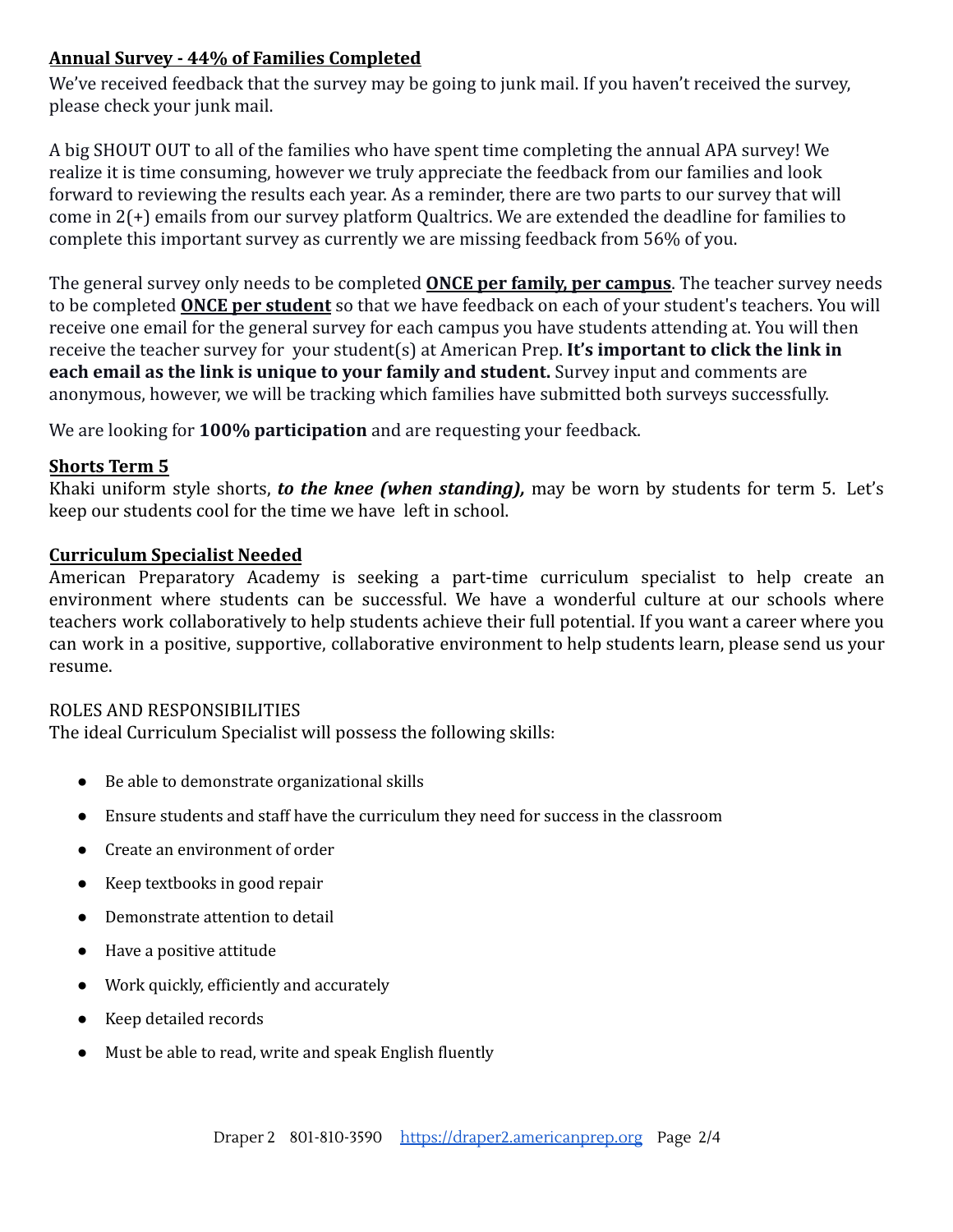● Must have basic/intermediate computer knowledge and skills

## **Field Day Volunteers Needed - Wednesday, June 1st**

Field day for 1st-6th grade students will be held on Wednesday, June 1st! We are thrilled to offer volunteer opportunities for parents to assist our incredible PE teachers and other staff with this annual event. Stop by the school on **Wednesday, May 11th at 3:05pm** in the gym for a quick meeting to learn more about field day and what help will be needed! Feel free to bring your school age children to the meeting. Our PE teachers will have an area for students to play games or listen to the planning fun! Again, this will be a quick meeting for you to learn more about the field day volunteer opportunities.

## **Parent Advisory Committee - Volunteer Opportunity**

Our annual Parent Advisory Committee (PAC) elections are coming up and we are looking for volunteers to serve for the 2022-2023 school year. The PAC participates with school administration in developing the Annual School Plan, in deciding how the Land Trust monies will be spent, and other matters important to our students at American Preparatory Academy.

The PAC generally meets 4 times per year. Members of the PAC will be expected to participate in all of these meetings so that a quorum may be present to conduct business. There are no term limits; as long as the volunteer has students enrolled in the school and is actively participating, they are welcome to continue serving on the committee. If you are interested, please contact Rebecca Dailey at landtrust@apamail.org no later than Monday, May 9, 2022 at 4pm.

Please include:

- Your name
- The campus you are running for
- Your students name and grade
- Your phone number and email address
- A short (70 words or less) paragraph on why you are interested in being on the committee.

The ballot link will go home as the last page of the May 13 newsletter and elections will run through Wednesday, May 18. The candidate who receives the most votes will be posted in your campus' May 20 newsletter.

## **Curriculum Volunteers Needed**

End of the year is a busy time for our curriculum specialists. They need help cleaning and repairing books beginning Wednesday, April 20th until the end of the year. If you are able to volunteer in the curriculum office please contact Stacey Spainhower at [sspainhower@apamail.org.](mailto:sspainhower@apamail.org) Thanks so much!

## **Childcare Provider Employment Opportunity**

American Preparatory Academy provides a low cost childcare service for all of their employees and is located within the Early Learning center, across the street from D1. Not only is this program affordable but it is also a high quality childcare experience for their children. Our staff say that due to this incredible service, they can now afford childcare, and have a peace of mind that their children are being very well taken care of. This service free's them up to provide an amazing education to your children!